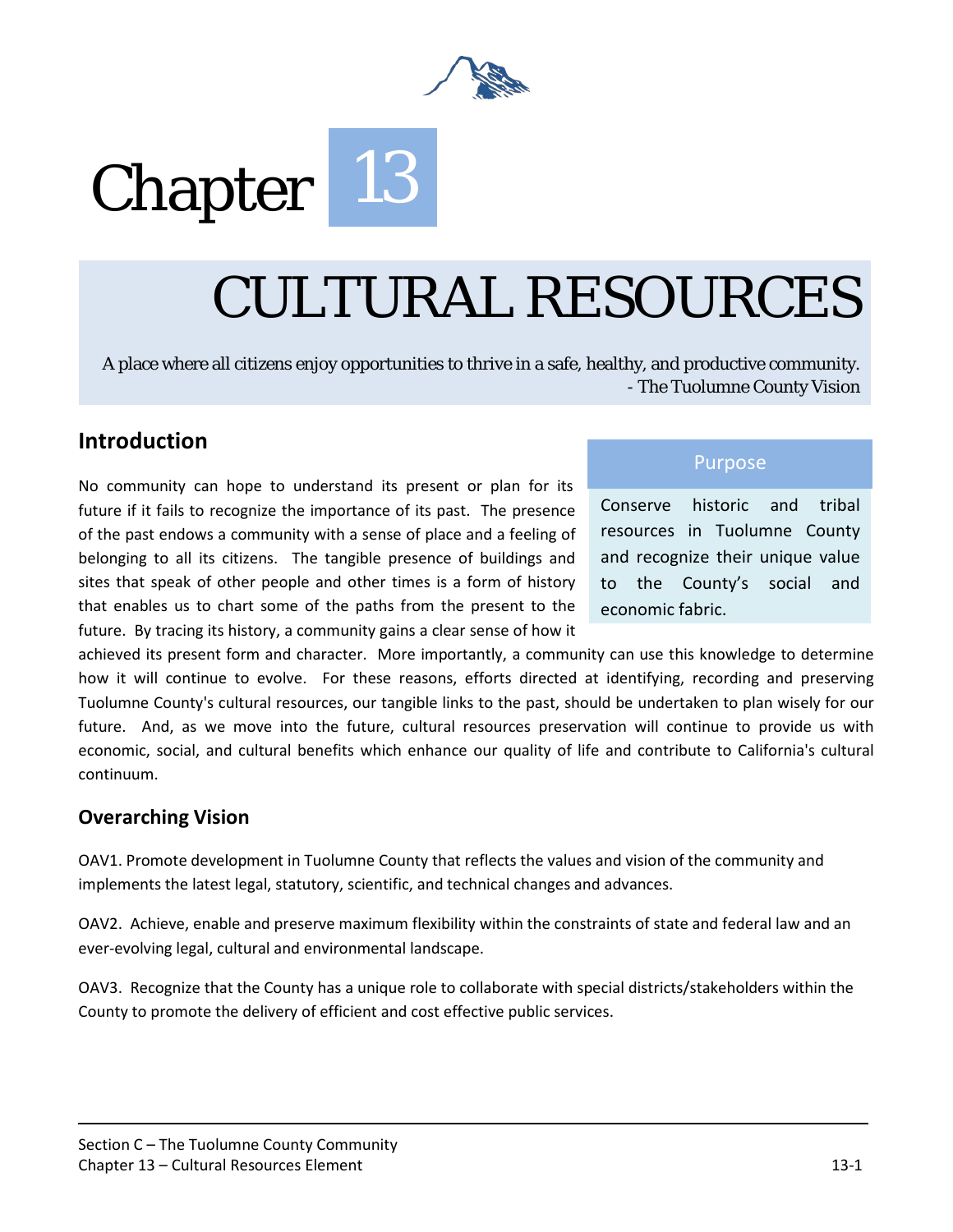

## **GOAL 13A:**

**Identify incentives to strengthen the local economic base by providing and promoting a positive atmosphere for visitor, resident, business and industry activity compatible with an historic environment.** 

#### POLICIES & IMPLEMENTATION PROGRAMS

**Policy 13A.1:** Initiate, adopt, and promote the availability of monetary and other incentive programs to encourage the retention, reuse and restoration of historic structures.

#### **Implementation Programs**

**13.A.a** - Continue to implement the Mills Act in Tuolumne County and update Resolution 171-92 to reflect legislative changes to the Mills Act when necessary to provide reductions in property taxes through historic preservation. The Mills Act program will aid in encouraging the adaptive reuse of historic structures for business enterprises.

**13.A.b** - Prepare a list of properties in Tuolumne County, as local community cultural resource inventories are completed, which could benefit from the 1986 Tax Reform Act and notify and assist property owners with information for taking advantage of this Act which provides Federal income tax credit for income producing properties on or eligible for the National Register of Historic Places.

**13.A.c** - Identify an existing and/or support formation of an agency to accept resource donations for tax deductions or tax credits. The agency should carry an IRS  $501(c)(3)$  designation and should be able to accept facade easement dedications, acquire property as gifts, implement restoration projects, raise funds for restoration through donations, and operate fund-raising projects. The agency should, to the extent feasible, be a multi-purpose organization which could receive both cultural and natural resource dedications.

**13.A.d** - Support implementation of the Marks Historical Rehabilitation Act in Tuolumne County. Health and Safety Code Sections 37600 et seq authorize Tuolumne County and other local agencies to issue bonds for the rehabilitation of historic properties.

**13.A.e** - Upon completion of each cultural resources inventory pursuant to Policy 13.C.1, provide each participating parcel owner with a copy of his or her property evaluation. For those properties determined potentially eligible for listing in the National Register, provide a listing of incentive programs available for the property upon listing the property on the National Register or Tuolumne County Register of Cultural Resources.

**Policy 13.A.2:** Support and encourage heritage tourism and the film industry as detailed in Policies 6D.2 and 6.E.4 of the Economic Development Element.

**GOAL 13B:**

**Encourage historic preservation by adopting a consistent and predictable environmental review process for evaluating impacts to cultural resources.** 

#### POLICIES & IMPLEMENTATION PROGRAMS

**Policy 13.B.1**: Adopt flexible and consistent environmental review procedures for new development entitlements including provisions for monitoring and enforcement.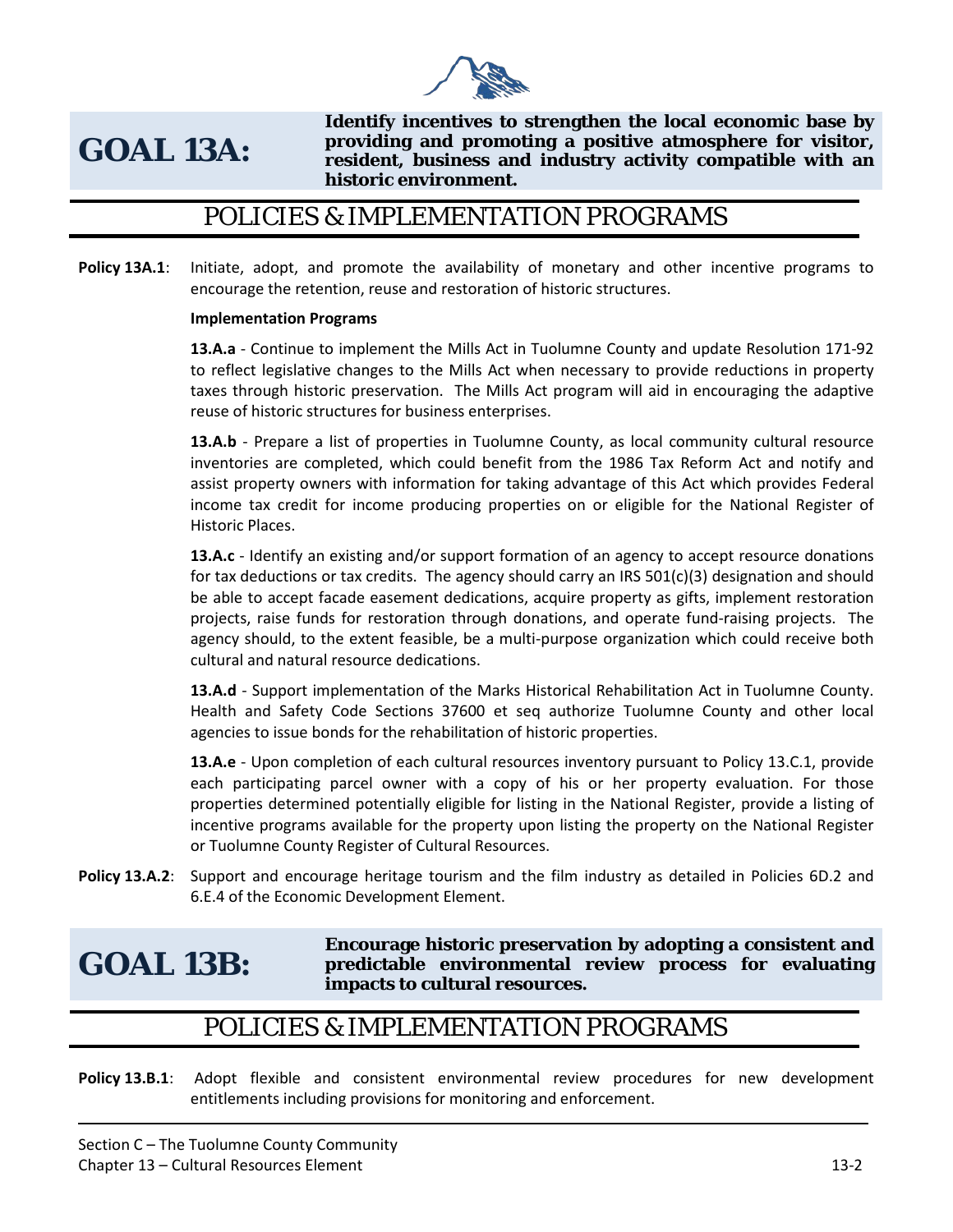

#### **Implementation Programs**

**13.B.a -** Require a cultural resource assessment for discretionary development projects based on criteria established in Title 14 of the Tuolumne County Ordinance Code. The assessment shall be prepared by a qualified professional before construction activities begin. The assessment would include preparing archaeological and historical survey reports and conducting a paleontological record search using an appropriate database, such as the University of California, Museum of Paleontology. Archaeological and historical sites and materials shall be evaluated and recorded on standard DPR 523-series forms in accordance with National Register and California register criteria. The evaluation report shall be completed by a qualified archaeologist, architectural historian, or historical architect who meets the Secretary of the Interior's Professional Qualifications for Archaeology and Historic Preservation, as appropriate, and submitted to Tuolumne County.

**13.B.b -** Require that discretionary development projects are designed to avoid potential impacts to significant cultural resources whenever possible. Determinations of impacts, significance, and mitigation shall be made by qualified archaeological, historical, or paleontological consultants (in coordination with culturally-affiliated tribes), depending on the type of resource in question.

**13.B.c** - Require that cultural resource studies be conducted by qualified professionals with experience appropriate to the study being conducted. Continue to require specific standards for performing cultural resource investigations and contents of reports in compliance with State and Federal standards including the Secretary of the Interior's Standards and Guidelines for Identification, Evaluation, Documentation, Registration, Historical Documentation, Architectural and Engineering Documentation, and Archaeological Documentation. Require submission of results of these investigations to the Central California Information Center per State guidelines.

**13.B.d** – Require a paleontological investigation for discretionary development projects proposed in an area underlain by geologic formations that have the potential to contain paleontological resources. In such cases, the project proponent shall, in coordination with the Community Resources Agency, hire a qualified paleontologist approved by the County to perform an investigation consisting of:

- A walk-over site survey;
- A review of publications and reports on the geology or paleontology of the area;
- Analysis of all available soils information; and
- Evaluation of the relationship of the project site to known or potential fossil-producing areas identified in available records.

The paleontologist shall submit to the County a written report describing findings and making recommendations to minimize impacts on any identified resources. This report shall be considered as part of the CEQA review process and, if appropriate, its recommendations shall be included as mitigation measures and conditions of approval for the project. Provision shall be made for the deposit of scientifically valuable paleontological materials which are removed from the site with responsible public or private institutions. Amend Title 14 of the Tuolumne County Ordinance Code to incorporate this program to protect paleontological resources.

**13.B.e** - Include, for projects with conditions of approval related to management of cultural resources, a requirement for preconstruction meetings with project contractors, the developer or his representative, Native American representatives, the project's qualified cultural resources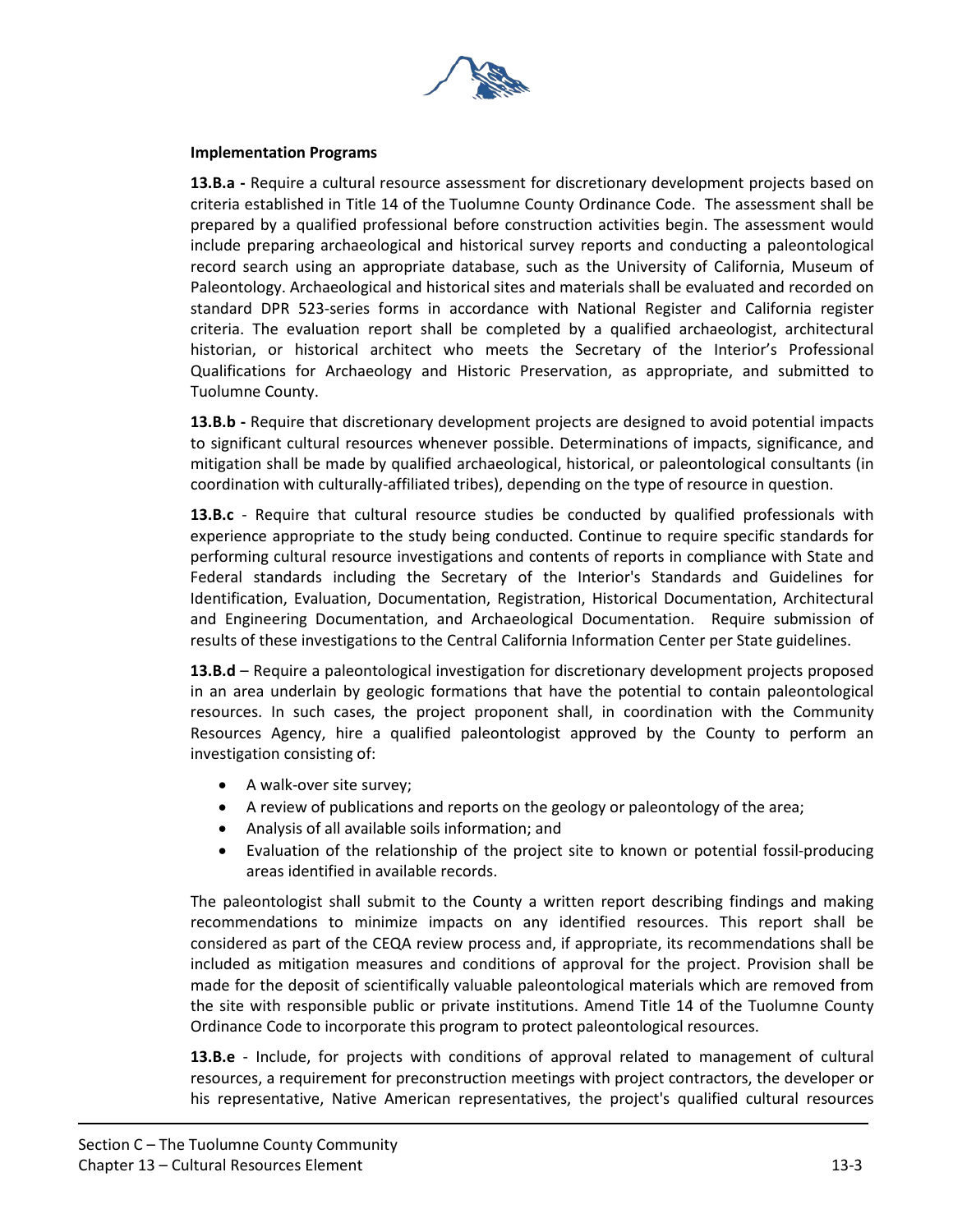

professional, the Community Resources Agency and other agencies responsible for overseeing the construction phase of a development project as part of written procedures for conducting cultural resources investigations in Tuolumne County as required in Implementation Program 13.B.e. Further, continue to require, as part of the County Ordinance Code, the existing requirement for stopping work and evaluating a resource pursuant to CEQA when a cultural resource is identified during the construction phase of a project.

**13.B.f** - Continue to condition discretionary entitlements for any new development which requires review under CEQA and which has the potential to impact subsurface cultural resources to require such development to comply with the provisions of Sections 21083.2 and 21084.1 of CEQA. Also require that if subsurface cultural resources are discovered during the construction process, construction shall cease until a qualified professional as defined in Title 14 of the Tuolumne County Ordinance Code has evaluated the site. If the resource is determined to be a unique archaeological resource, then the provisions of mitigation for impacts to archaeological resources contained in Section 21083.2 of CEQA shall be implemented. Construction work may continue on other parts of the construction site while archaeological evaluation and mitigation are being implemented.

**13.B.g** - Continue to utilize written procedures for establishing when to conduct cultural resources reviews based on guidelines in Figure 13.A: *Process for Cultural Resources Evaluation - Ministerial*, Figure 13.B: *Process for Cultural Resources Investigations for Discretionary Entitlements*, and Table 13.1: *Criteria for Conducting Cultural Resource Investigations*; listing available resources to be consulted for existing cultural resources information and including a list of advisory agencies to be notified during the CEQA consultation process including, at a minimum, the Tuolumne Band of Me-Wuk Indians, the Chicken Ranch Band of the Me-Wuk Indians, the Tuolumne County Historical Society Landmarks Committee, the Tuolumne Southern County Historical Society, the Tuolumne Heritage Committee and the Central California Information Center.

**13.B.h -** The County shall coordinate with the Tuolumne Band of Me-Wuk Indians, the Chicken Ranch Band of the Me-Wuk Indians, and other culturally-affiliated tribes through AB 52 and SB 18, as applicable, to encourage the preservation, protection, and mitigation for impacts to cultural sites.

**13.B.i** - Continue to implement the County Ordinance Code to provide both criminal and civil penalty procedures and/or a penalty fee with mandatory monetary penalties for noncompliance with management standards and practices and for anticipatory demolition.

**Policy 13.B.2**: Assist in retaining the special character of historic districts and promote compatible development within historic districts by reducing, adapting and/or modifying some development standards within historic districts.

#### **Implementation Programs**

**13.B.j** - Maintain the current provisions for waiving fees for requests to zone to H and HDP and for waiving fees for Mills Act applications. Consider expanding the fee waiver provisions to include waiving development permit fees for site review, site development, and conditional use permits for work done on Tuolumne County Register and National Register structures that is consistent with the Secretary of the Interior's Standards for Treatment of Historic Properties With Guidelines for Preserving, Rehabilitating, Restoring and Reconstructing Historic Buildings. Reduce or waive building fees for structures using the State Historical Building Code.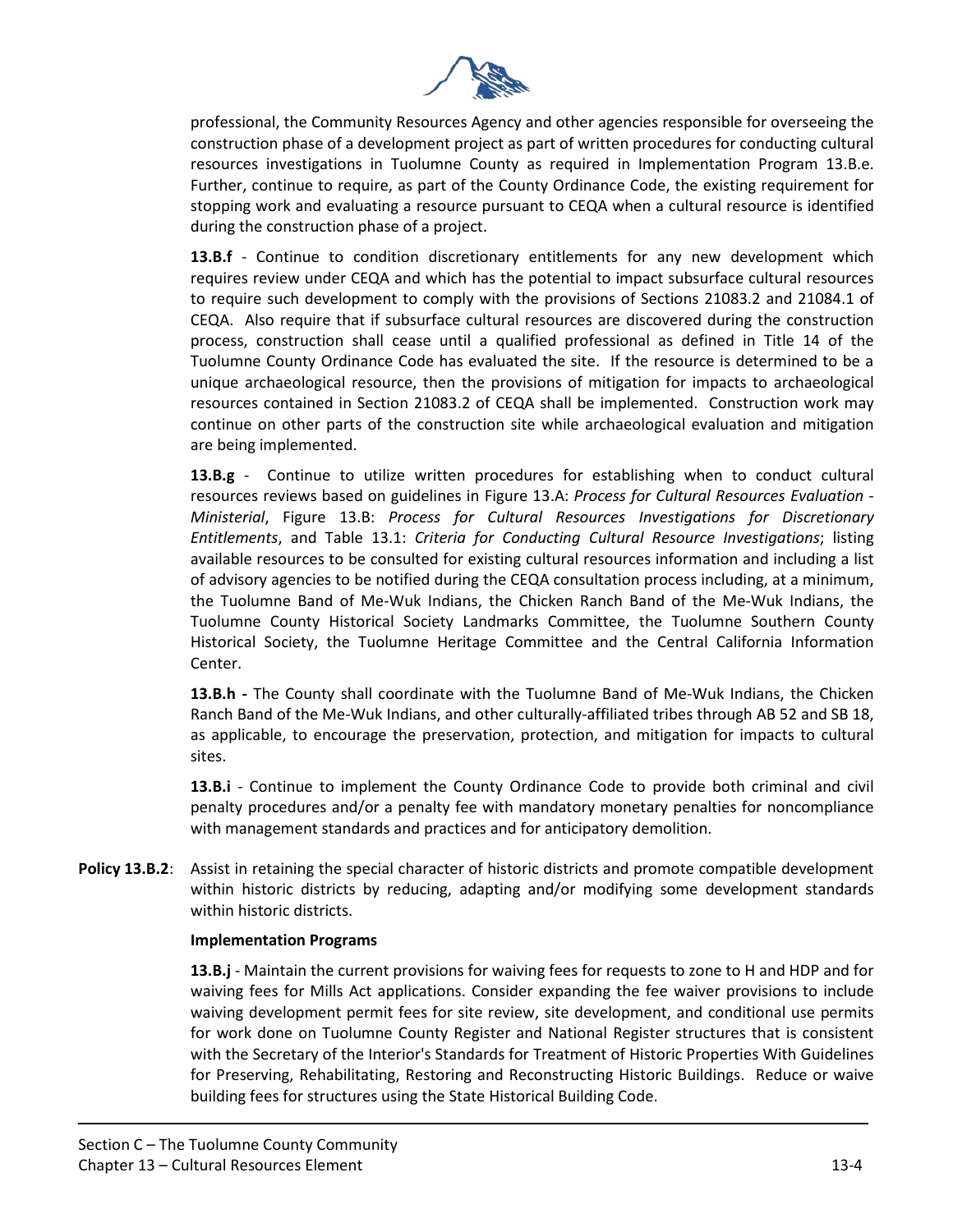

**13.B.k** - Continue to provide for reduced and/or modified development standards on land zoned H and HDP or for buildings or structures classified as Priority 1, 2 or 3 in Table 13.2: *Priority Classification System for Historic Buildings and Structures into the County Ordinance Code* and Table 13.3 in any zoning district.

**13.B.l** - Continue to protect cultural resource features important to the context or setting of cultural resources such as mature trees and vegetation, retaining walls, and fences when considering development projects within H and HDP zoning districts.

**13.B.m** - Continue to implement Title 14 so that buildings on the Tuolumne County Register of Cultural Resources shall be deemed "qualifying structures," eligible to use the State Historical Building Code pursuant to Section 18955 of the Health and Safety Code.

**13.B.n** - Continue to provide for well, septic, building, and other ministerial permits to become discretionary for the purposes of CEQA when a significant cultural resource may be impacted.

**13.B.o** - Continue to utilize the classification system and corresponding development standards contained in Figure 13.D.

**13.B.p** - Continue to require the Secretary of the Interior's Standards for Treatment of Historic Properties With Guidelines for Preserving, Rehabilitating, Restoring and Reconstructing Historic Buildings as a guide for evaluating development proposals involving cultural resources, such as restoration, alteration of**,** and**,** additions to existing historic structures.

**13.B.q** - Continue to require approval of a new development plan and issuance of required grading and/or building permits and review by the Historic Preservation Review Commission or documentation of an imminent safety hazard (as defined by the Health and Safety Code) prior to issuance of a demolition permit in the H and HDP zoning districts. The Historic Preservation Review Commission shall also review all demolition permits for buildings 50 years of age or older in any zoning district or a cultural resource study shall be required prior to approval of a demolition permit.

**13.B.r** - Review and recommend amendments to existing design guidelines which affect historic structures for consistency between local design guidelines and the Secretary of the Interior's Standards for Treatment of Historic Properties With Guidelines for Preserving, Rehabilitating, Restoring and Reconstructing Historic Buildings and consider preparing a design guide for new development in undesignated historic districts.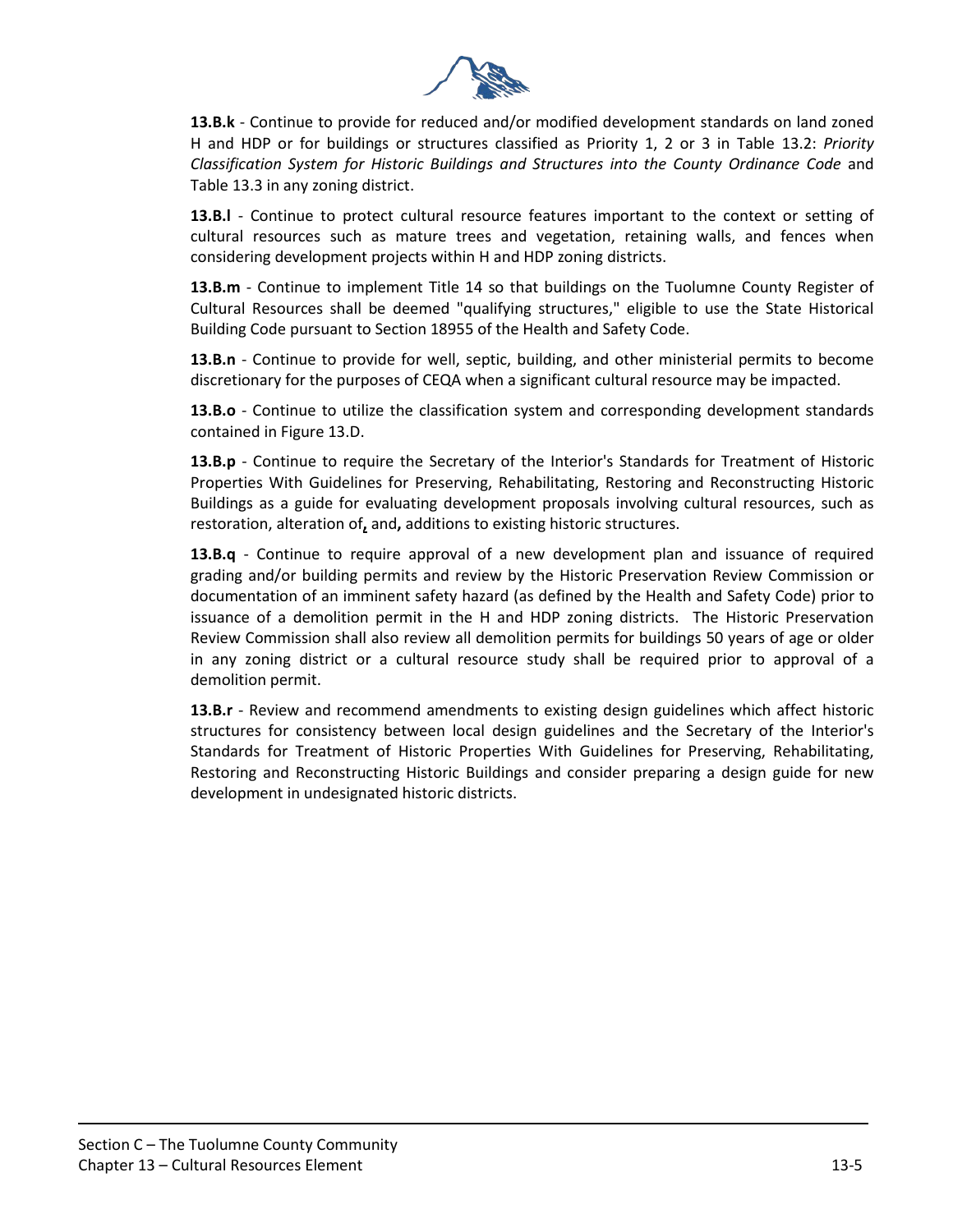



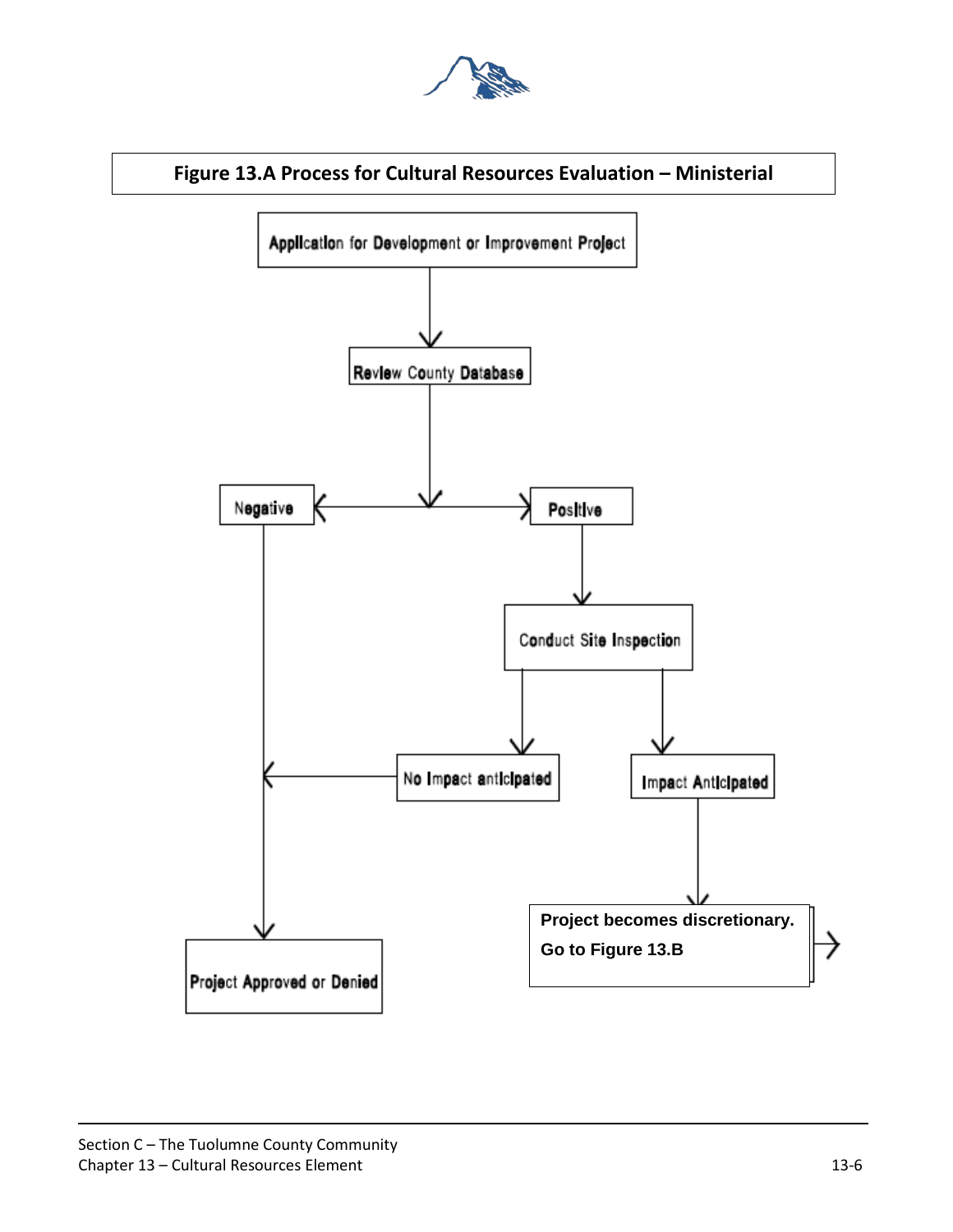

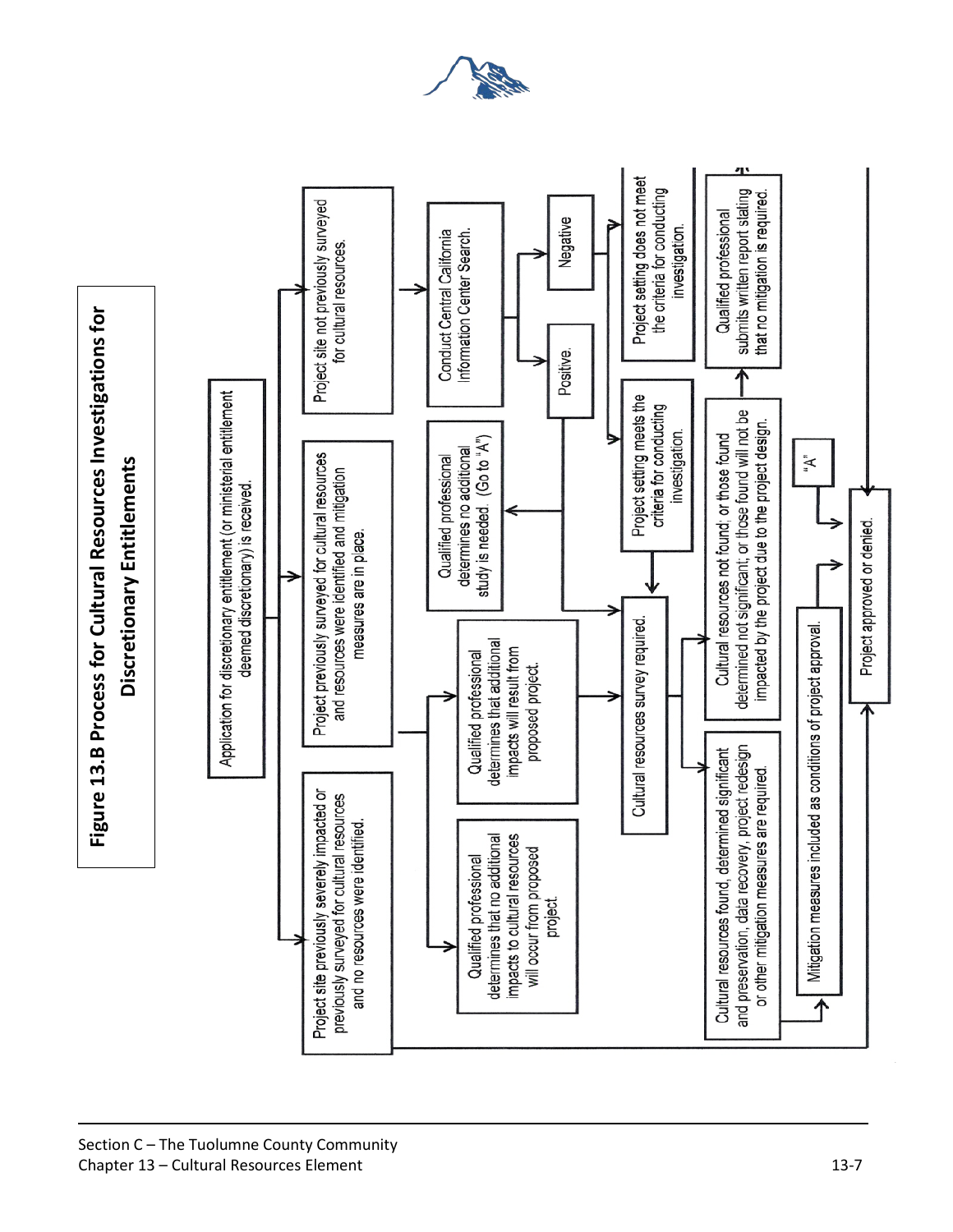

|            | Table 13.1 Criteria for Conducting Cultural Resource Investigations                       |
|------------|-------------------------------------------------------------------------------------------|
|            | A survey for cultural resources for discretionary permits shall be required if one of the |
|            | following applies to the project site:                                                    |
|            | The project site contains or is adjacent to a parcel that contains known                  |
|            | archaeological or historic sites based on the County's Geographical                       |
|            | Information System Database, or confirmation from an advisory agency, or                  |
| Criteria 1 | US Geological Survey topographical maps, or the 1882 Beauvais Map, or the                 |
|            | 1907 Thom Map, or the 1879 Dart Map, or Assessor's Parcel Maps, or GLO                    |
|            | Plat Maps, or Sanborn Maps, or Skidmore Plats, or other recognized                        |
|            | reference resource.                                                                       |
|            | The project site includes Table Mountain, tunnels, adits, shafts, mills,                  |
|            | surface workings, waste rock piles, ditches, linear terrain modification (e.g.            |
| Criteria 2 | ditches or roads no longer in use), structure pads, rock retaining walls,                 |
|            | concrete foundations or similar indications of mining or historic-era                     |
|            | activities.                                                                               |
|            | The project site contains physical evidence of prehistoric and/or historic                |
|            | features and artifacts found during site inspections by the Planning Division.            |
|            | This evidence includes, but is not limited to: bedrock mortars; petroglyphs;              |
|            | flaked or ground stone; dark soil in comparison to surrounding soils;                     |
|            | historic-era artifacts of glass, ceramic, or metal; buildings or structures 50            |
| Criteria 3 | years of age or older; foundations or other portions of buildings or                      |
|            | structures 50 years of age or older; or mature non-native vegetation (e.g.                |
|            | Chinese trees-of-heaven with 8" or larger diameter at breast height, black                |
|            | locust trees, orchards, roses, periwinkle or similar non-native vegetation)               |
|            | indicating historic or prehistoric human habitation, farmsteads, and burial               |
|            | sites.                                                                                    |
|            | The project site contains or is within 328 feet (100 meters) (328') of a river,           |
| Criteria 4 | spring, or perennial or intermittent stream (identified as a blue line stream             |
|            | on the USGS quadrangle maps).                                                             |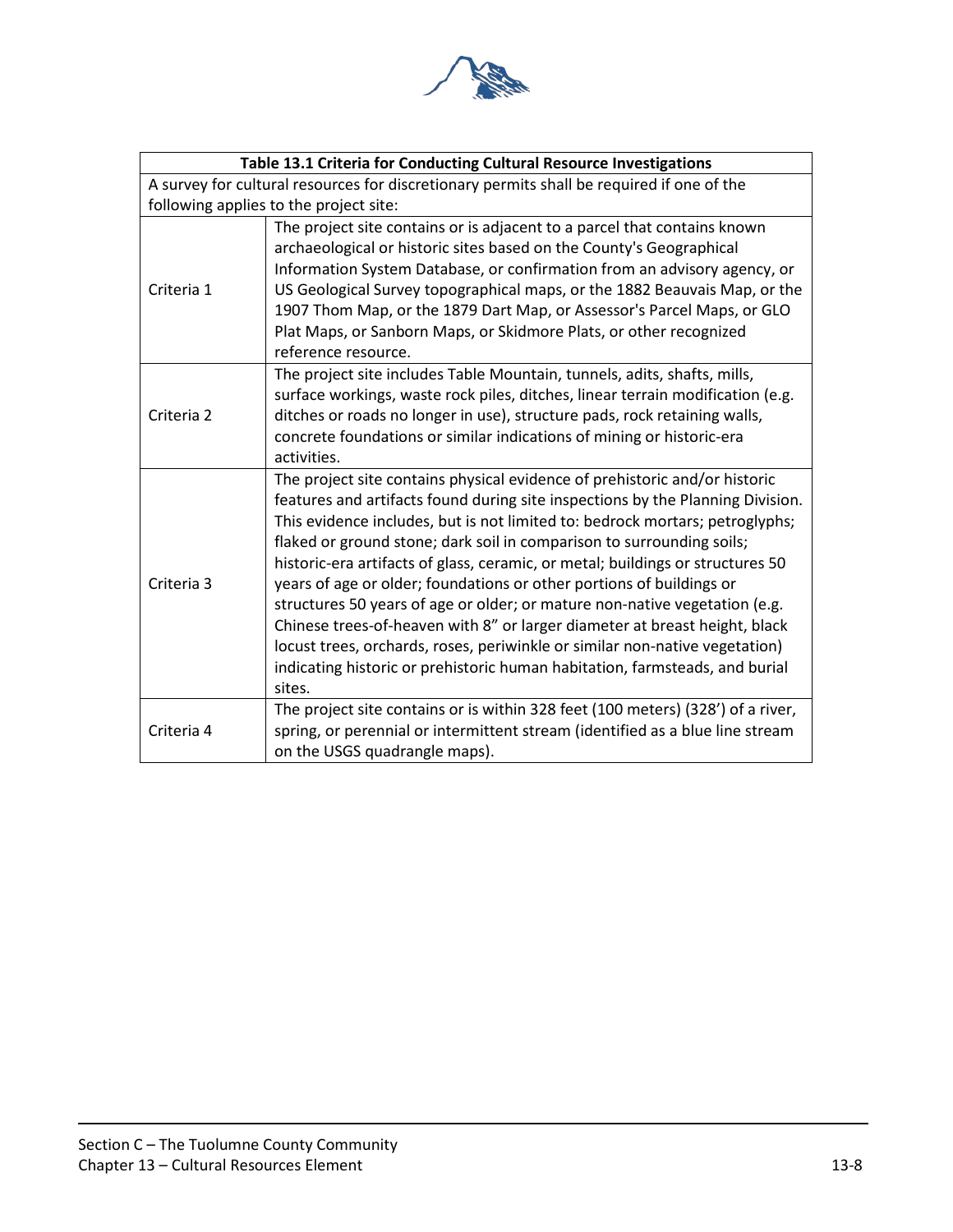

|            | Table 13.2 Priority Classification System for Historic Buildings and Structures                                                                                                                                                                                                                                                                                                                                                                                                                                                                                                                                                                                                                                                                                                                                                                                                                                                      |
|------------|--------------------------------------------------------------------------------------------------------------------------------------------------------------------------------------------------------------------------------------------------------------------------------------------------------------------------------------------------------------------------------------------------------------------------------------------------------------------------------------------------------------------------------------------------------------------------------------------------------------------------------------------------------------------------------------------------------------------------------------------------------------------------------------------------------------------------------------------------------------------------------------------------------------------------------------|
| Priority 1 | Building or structure is on the National Register of Historic Places                                                                                                                                                                                                                                                                                                                                                                                                                                                                                                                                                                                                                                                                                                                                                                                                                                                                 |
|            | Building or structure is rated as eligible or potentially eligible for the National Register of Historic Places (assigned<br>a designation of 1, 2, 3, or 4) based on a study or inventory completed by a professional archaeologist, historian,<br>or other cultural resource professional, or                                                                                                                                                                                                                                                                                                                                                                                                                                                                                                                                                                                                                                      |
|            | The building or structures is on or officially designated as eligible for the California Register of Historic Places, or                                                                                                                                                                                                                                                                                                                                                                                                                                                                                                                                                                                                                                                                                                                                                                                                             |
| Priority 2 | The building or structure:<br>• Is 50 years of age or older, and<br>• Exemplifies or reflects significant elements of Tuolumne County's cultural, social, religious, economic,<br>political, engineering or architectural history; and/or is identified with historic persons or with important<br>local, state or national history; and/or embodies distinguished architectural characteristics valuable for study<br>or a period style or method of construction or is a valuable example of the use of indigenous materials or<br>workmanship; and/or it is representative of a notable work of a master builder or architect; and<br>• Is almost entirely unmodified from its original exterior appearance, and<br>• Has original design features peculiar to the style still in place.                                                                                                                                          |
|            | The building or structure has been inventoried and assigned a National Register designation of 5, or                                                                                                                                                                                                                                                                                                                                                                                                                                                                                                                                                                                                                                                                                                                                                                                                                                 |
| Priority 3 | The building or structure has not been previously inventoried and the building or structure:<br>• Is 50 years of age or older, and<br>• Exemplifies or reflects significant elements of Tuolumne County's cultural, social, religious, economic,<br>political, engineering or architectural history; and/or is identified with historic persons or with important<br>local, state or national history; and/or embodies distinguished architectural characteristics valuable for study<br>or a period style or method of construction or is a valuable example of the use of indigenous materials or<br>workmanship; and/or it is representative of a notable work of a master builder or architect; and,<br>. Has been modified from the original exterior appearance but not greatly, and<br>Has some or most of its original design features in place, and<br>• Could easily be restored to near its original exterior appearance. |
| Priority 4 | The building or structure has not been previously inventoried and the structure:<br>• Is 50 years of age or older, and<br>• Exemplifies or reflects significant elements of Tuolumne County's cultural, social, religious, economic,<br>political, engineering or architectural history; and/or is identified with historic persons or with important<br>local, state or national history; and/or embodies distinguished architectural characteristics valuable for<br>study or a period style or method of construction or is a valuable example of the use of indigenous materials<br>or workmanship; and/or it is representative of a notable work of a master builder or architect; and,<br>• Has been substantially modified from the original exterior appearance, and<br>• Is difficult to restore to original appearance.                                                                                                    |
|            | The building or structure has been inventoried and has been determined to be ineligible for the National<br>Register of Historic Places (Designation of 6 or 7) and has been determined ineligible for listing on the California<br>Register or Historical Resources and the Tuolumne County Register of Cultural Resources, and/or<br>The building or structure is less than 50 years old, or                                                                                                                                                                                                                                                                                                                                                                                                                                                                                                                                       |
| Priority 5 | The building or structure:<br>• Is 50 years of age or older, and<br>Has had major alterations from the original appearance, and<br>• Cannot be restored to its original appearance without reconstruction of more than half of the building<br>structure                                                                                                                                                                                                                                                                                                                                                                                                                                                                                                                                                                                                                                                                             |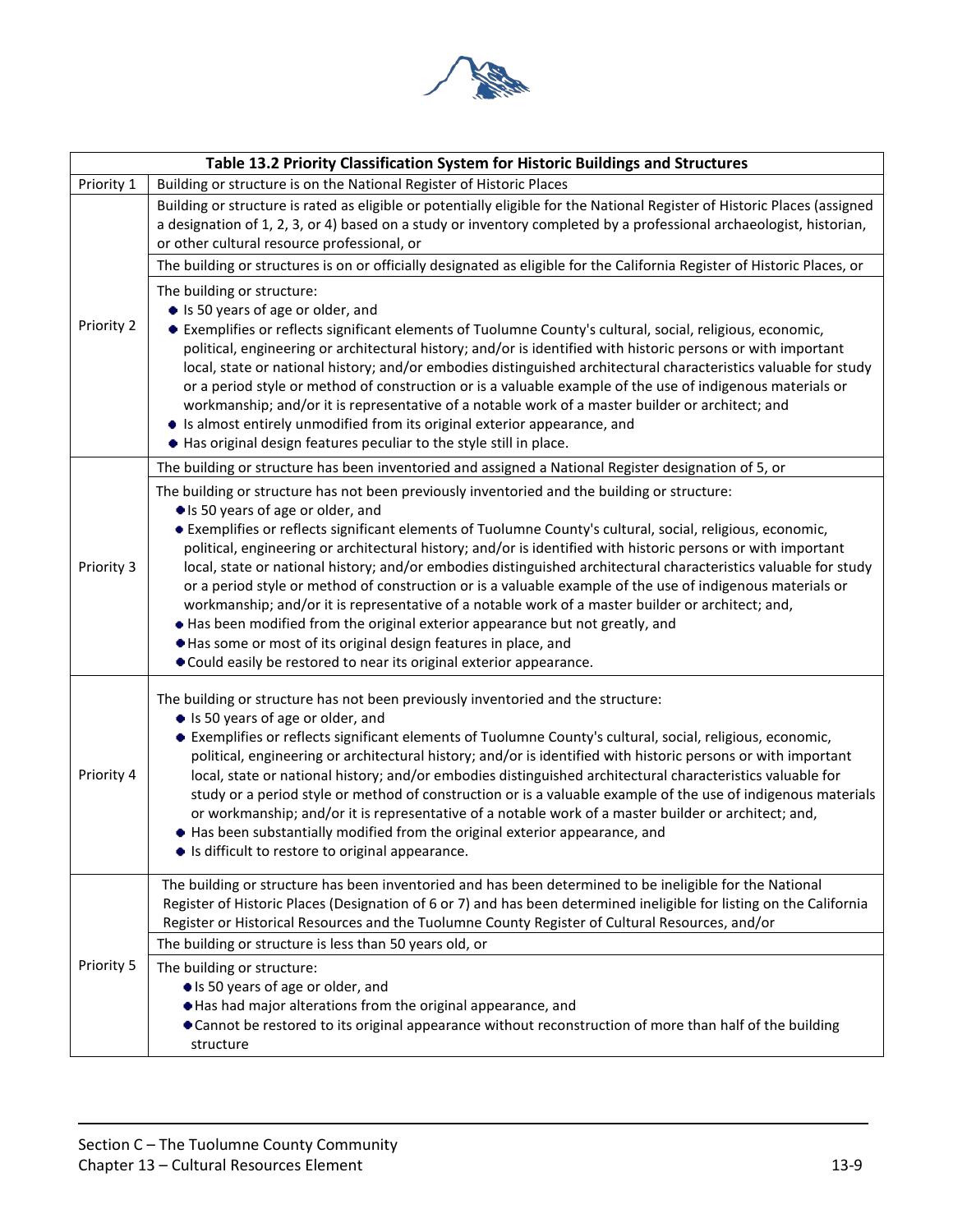Management of Historic Buildings and Structures TABLE 13.3

| Priority | Mills Act<br>Contract                                                                                                                            | Development<br>Standards<br><b>Modified</b> | <b>Building Code</b><br>Use of State<br><b>Historical</b>                          | Program<br>Historic<br>Marker                                                                                        | Demolition <sup>#*</sup>                                                                       | required conformance with Secretary of the<br>Rehabilitation and Historic Preservation<br>Interior's Standards and Guidelines for<br>Additions/Rehabilitations<br>Projects                                                                                                                                                                                        | Review of Alterations/Demolitions<br><b>Preservation Review Commission</b><br><b>Tuolumne County Historic</b>                                                                                                                                   |
|----------|--------------------------------------------------------------------------------------------------------------------------------------------------|---------------------------------------------|------------------------------------------------------------------------------------|----------------------------------------------------------------------------------------------------------------------|------------------------------------------------------------------------------------------------|-------------------------------------------------------------------------------------------------------------------------------------------------------------------------------------------------------------------------------------------------------------------------------------------------------------------------------------------------------------------|-------------------------------------------------------------------------------------------------------------------------------------------------------------------------------------------------------------------------------------------------|
| ÷        | qualifying rehab<br>or maintenance<br>Automatic with<br>project                                                                                  | Eligible                                    | Automatic                                                                          | Automatic                                                                                                            | to issuance of demo<br>waiting period prior<br>Review and 6 mos.<br>Requires CEQA<br>permit    | Required conformance                                                                                                                                                                                                                                                                                                                                              | Required for alterations and<br>required for demolitions.                                                                                                                                                                                       |
| N        | qualifying rehab<br>or maintenance<br>Automatic with<br>project                                                                                  | Eligible                                    | on the Tuolumne<br>County Register<br>Requires listing<br>of Cultural<br>Resources | Automatic for<br>outside :HDP<br>district; may<br>within :HDP<br>request for<br>structures<br>structures<br>district | to issuance of a demo<br>waiting period prior<br>Review and 6 mos.<br>Requires CEQA<br>permit. | Conformance required if rehabilitation is for<br>zoned:H. If structure does not meet these<br>incentive programs prior to issuance of an<br>criteria, parcel owner must be notified of<br>an incentive program <sup>+++±</sup> or structure is<br>and formally decline participation in<br>located within an historic district or<br>alteration permit.           | zoned: H or if applying for incentive<br>demolitions within historic district,<br>zoned : Hor if structure is 50 years<br>structures within historic district,<br>Required for alterations of<br>program and required for<br>of age or older.   |
| m        | and maintenance<br>qualifying rehab<br>eligibility and<br>evaluation to<br>professional<br>determine<br>Requires<br>project                      | Eligible                                    | on the Tuolumne<br>Requires listing<br>County Register<br>of Cultural<br>Resources | Nay apply for<br>within :HDP<br>structures<br>district                                                               | Requires CEQA<br>review.                                                                       | :H. If structure does not meet these criteria,<br>Conformance required if rehabilitation is for<br>programs prior to issuance of an alteration<br>located within an historic district or zoned<br>formally decline participation in incentive<br>an incentive program <sup>+++</sup> -or structure is<br>parcel owner must be notified of and<br>permit.          | zoned : H or if applying for incentive<br>demolitions within historic district,<br>zoned : H or if structure is 50 years<br>structures within historic district,<br>Required for alterations of<br>program and required for<br>of age or older. |
| 4        | Ineligible*                                                                                                                                      | Eligible in :H or<br>:HDP districts         | Ineligible                                                                         | Ineligible                                                                                                           | documentation and<br>completion of DPR<br>Requires photo-<br>523 forms.                        | Conformance not required unless structure<br>applying for incentive program***                                                                                                                                                                                                                                                                                    | structure is 50 years of age or older.<br>Not required for alterations but<br>required for demolitions within<br>historic district, zoned :H or if                                                                                              |
| Ln       | Ineligible                                                                                                                                       | Eligible in :H or<br>:HDP districts         | Ineligible                                                                         | Ineligible                                                                                                           | documentation and<br>completion of DPR<br>Requires photo-<br>523 forms.                        | Conformance not required                                                                                                                                                                                                                                                                                                                                          | structure is 50 years of age or older.<br>Not required for alterations but<br>required for demolitions within<br>historic district, zoned :H or if                                                                                              |
| ţ        | *** Incentive Program: Adaptive reuse, reduced development standards, Mills Act, etc.<br>All demolition permits require a specific plan prior to |                                             | issuance                                                                           |                                                                                                                      |                                                                                                | Unless rehab consistent with Secretary of the Interior's Standards for Treatment of Historic Properties With Guidelines for Preserving, Rehabilitating, Restoring and Reconstructing Historic<br>Buildings is completed, and professional evaluation reveals new information making the structure eligible for the Tuolumne County Register of Cultural Resource. |                                                                                                                                                                                                                                                 |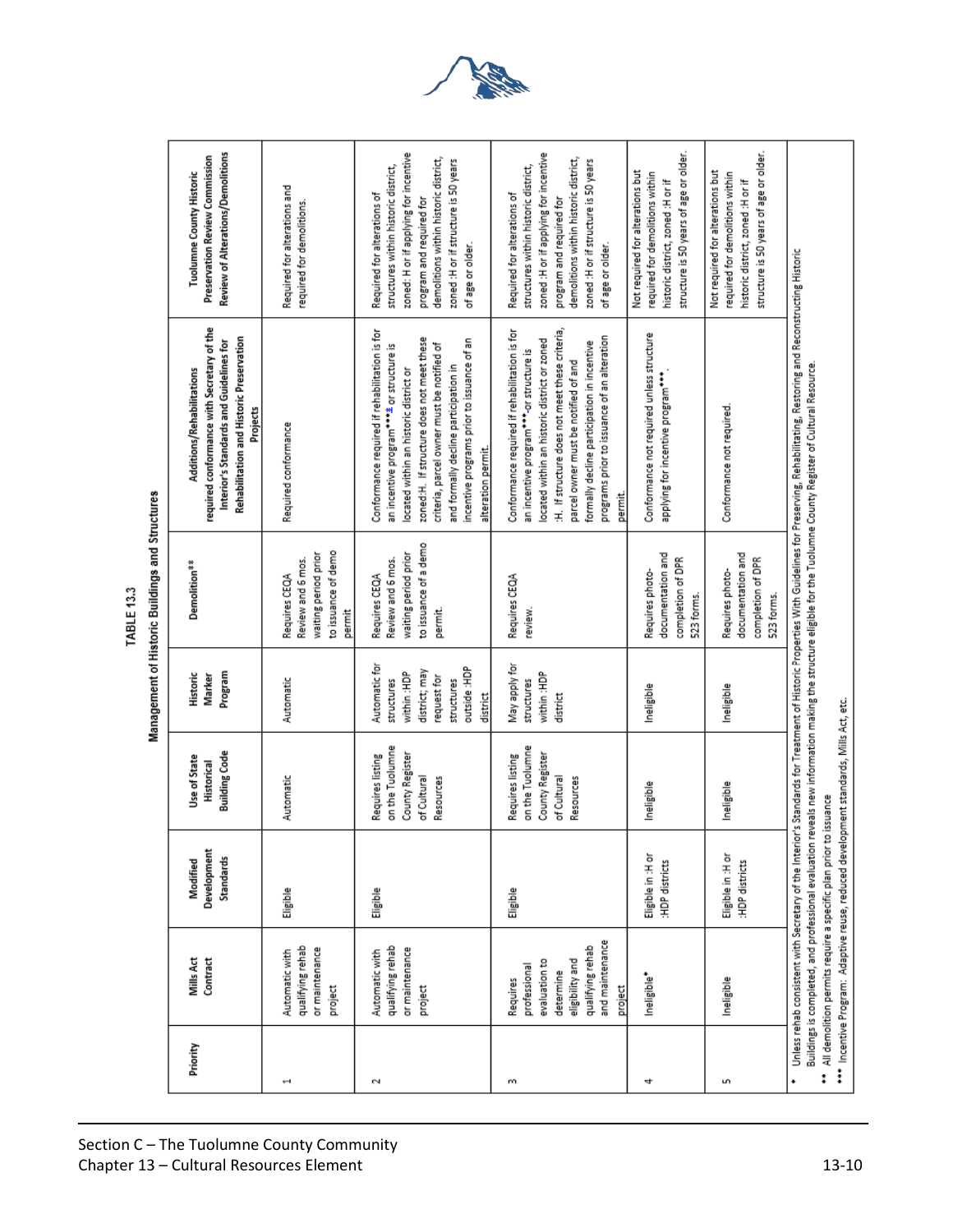

**13.B.s** - Continue to streamline the development application review process by eliminating review by the Historic Preservation Review Commission for projects and alterations that have been listed as acceptable to that Commission and are consistent with the Secretary of the Interior's Standards for Treatment of Historic Properties With Guidelines for Preserving, Rehabilitating, Restoring and Reconstructing Historic Buildings and grant authority to the Community Resources Agency Director to approve such projects in-house without additional review from the Tuolumne County Historic Preservation Review Commission. The project list should include these projects where consistent with the Secretary of the Interior's Standards for Treatment of Historic Properties With Guidelines for Preserving, Rehabilitating, Restoring and Reconstructing Historic Buildings:

- Color schemes acceptable for repainting (including acceptable trim combinations);
- Maintenance projects involving replacement with like materials and like colors; and
- Replacement of doors or windows with doors or windows of the same size and of similar appearance.

13.B.t - Section 106 projects include activities involving direct or indirect Federal assistance or involvement either monetarily or through issuance of Federal permits at various stages of the activity. Housing and Urban Development (HUD) monies, which include Community Development Block Grants, are subject to this consultation. The Historic Preservation Review Commission will identify and contact Federal agencies involved in Section 106 projects related to rehabilitation and restoration of housing units in Tuolumne County and request the opportunity to comment on these projects during the Section 106 consultation process. This request will exclude projects on Federal lands and all projects on private lands not related to housing.

## **GOAL 13C:**

**Maintain Tuolumne County's cultural heritage, through the identification, management, preservation, use, enhancement, restoration and study of its cultural resources.** 

#### POLICIES & IMPLEMENTATION PROGRAMS

**Policy 13.C.1:** Survey, record, inventory, maintain and regularly update databases and archives of historic, architectural, and archeological resources for informational purposes.

#### **Implementation Programs**

**13.C.a** - Continue to implement the County Ordinance Code to enable the County to pursue its preservation polices through implementation of the programs described herein.

**13.C.b** - Complete the Twain Harte inventory and supplement existing inventories of Columbia State Historic Park, Groveland, Big Oak Flat, Chinese Camp, Jamestown, Soulsbyville, Tuolumne, and Railtown 1897 State Park with inventories of the following community, thematic and miscellaneous inventories. Note: Parcel owner notification shall be required to inventory all private properties. Property owner's consent shall be required prior to entry upon the property. This requirement is specified in the Cultural Resources Ordinance.

#### **Communities**

• High Country: Strawberry communities and including a 500 foot wide corridor on either side of Highway 108, measured from the centerline of the highway, between the two communities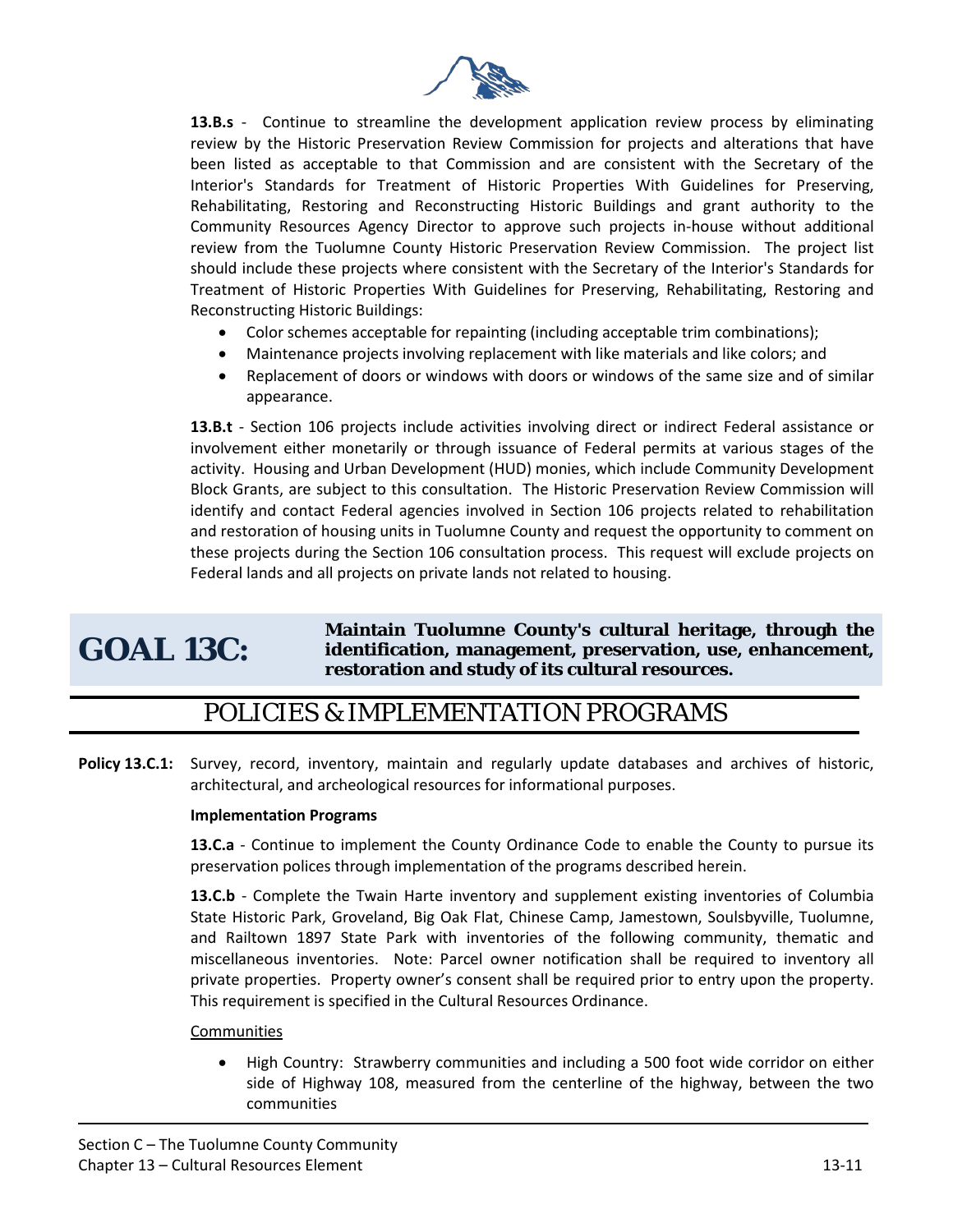

- Jamestown Supplement: Areas not included in previous inventories.
- Columbia supplement: Areas not included in previous studies.
- Groveland/Big Oak Flat Supplement: Areas not included in previous studies.
- Confidence
- Shaw's Flat
- Standard
- East Sonora
- Other communities as may be recommended as appropriate to the Board of Supervisors by the Tuolumne County Historic Preservation Review Commission
- Update existing inventories

#### Thematic Inventories

- Transportation and Communications (Early Routes and Roads, Railroads, Communication)
- Gold Mining
- Water Development
- Ethnicity and Social Systems
- Agriculture
- Industry, Commerce and Tourism including logging, limestone and marble quarrying and non-gold mining
- Recreational residences (including second and retirement homes)
- Other themes as may be recommended as appropriate to the Board of Supervisors by the Tuolumne County Historic Preservation Review Commission.

#### Other

- County-owned properties including bridges, buildings, old roadways
- Property under the jurisdiction of the City and County of San Francisco

Inventory standards shall be as established by the State Office of Historic Preservation. This requirement and these procedures are included in the County Ordinance Code.

**13.C.c** - Upon completion of each cultural resource inventory, create a list of properties within Tuolumne County eligible for nomination to the National Register of Historic Places and provide written notice to property owners of these historic properties advising them of the benefits of the National Register program and of local incentives available for their properties.

**13.C.d** - Add to the Tuolumne County Register of Cultural Resources, by resolution, all properties contained within existing and future cultural resources inventories which have been or are assigned a National Register designation of 1 (listed on the National Register), 2 (determined eligible for listing by formal process involving Federal agencies), 3 (appears to be eligible for listing in the judgment of the person completing the form), 4 (might become eligible for listing) or 5 (ineligible for listing, but of local interest and eligible for the Tuolumne County Register of Cultural Resources). The resolution shall specify that inclusion on the Register qualifies properties to use the State Historical Building Code, to enter into a Mills Act Contract for qualifying rehabilitations and maintenance, and for alternative development standards. Individual property owners shall be notified of the Resolution prior to public hearing and those submitting written notifications to withhold properties from the Register shall be honored.

**13.C.e** - Maintain, expand and update the existing GIS cultural resources database to include all areas inventoried within the County, all individual parcels known to include cultural resources and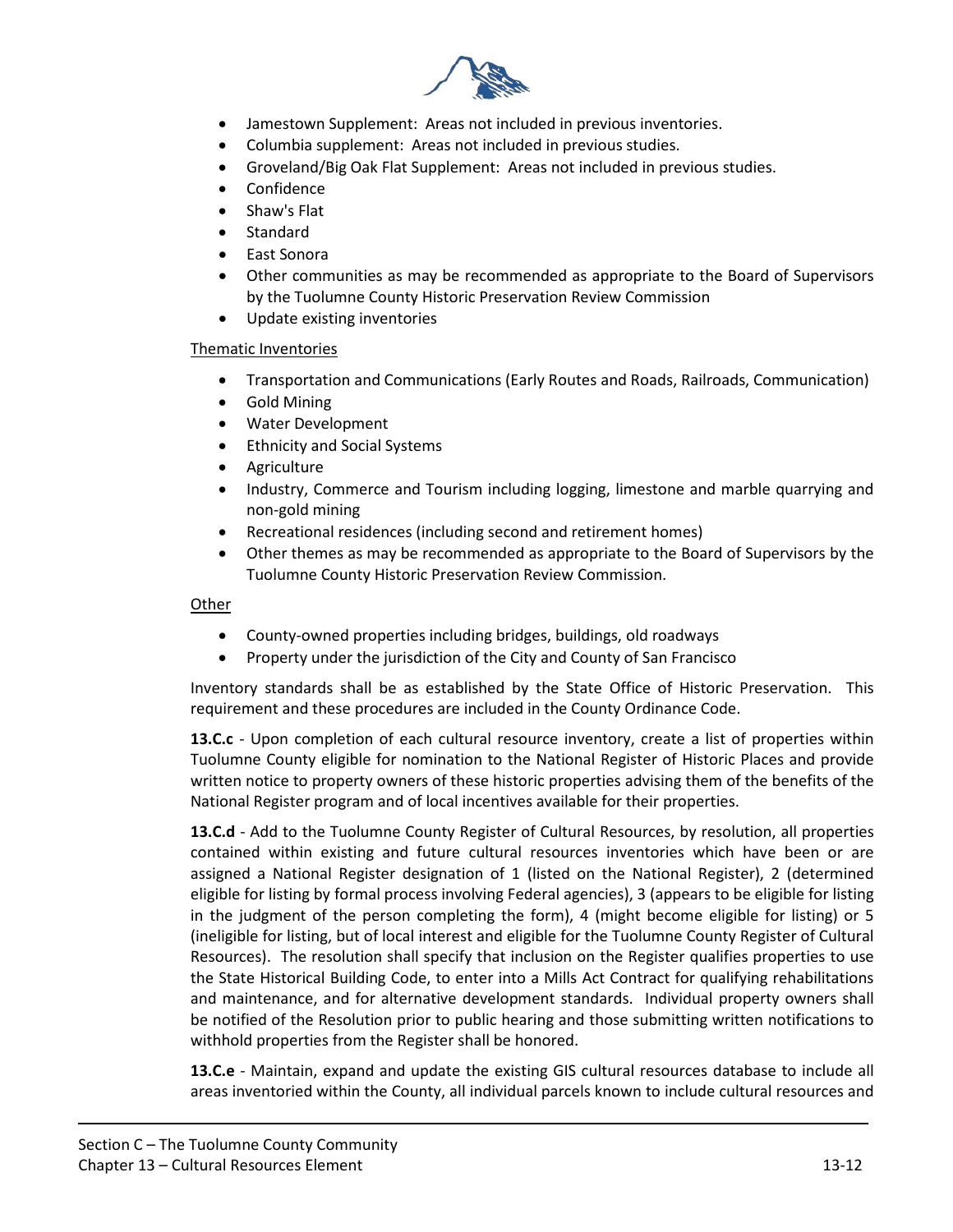

regions and parcels with a high potential for containing cultural resources based on natural landscape, historic maps, and oral histories.

**13.C.f** - In consultation with the Tuolumne County Historical Society, Tuolumne County Historian, Tuolumne County Museum Board of Governors and Tuolumne County Historic Preservation Review Commission, locate and designate a repository for cultural resources documents, maps, surveys, photos, and other information and provide staffing to organize, maintain, make accessible and update information received at this archive.

**Policy 13.C.2:** Maintain the required certifications and memberships necessary to keep appraised of pending legislation, funding sources, and professionally-accepted standards and guidelines for historic preservation.

#### **Implementation Programs**

**13.C.g** -Update, as necessary, Title 14 and Chapter 2.38 of the Tuolumne County Ordinance Code as required by the U.S. Department of the Interior, National Park Service, and maintain professional standards for appointments to the Tuolumne County Historic Preservation Review Commission as established in the Secretary of the Interior's Professional Qualification Standards.

**13.C.h** - Maintain membership in the California Preservation Foundation and the National Trust for Historic Preservation to keep apprised of pending legislation, workshops, publications, available funding, educational opportunities and incentives for implementing historic preservation programs. Schedule items quarterly at the Tuolumne County Transportation Council meetings to discuss using historic preservation to bolster applications to fund transportation projects including bicycle/pedestrian pathways along historic corridors, grants to purchase historic railroad grades for trails, acquisition/enhancement of parks incorporating cultural resources etc.

**Policy 13.C.3:** Identify historic districts and structures.

#### **Implementation Programs**

**13.C.i** - Upon completion and distribution of completed cultural resources inventories, identify potential historic districts. Schedule public hearings to gauge community interest in forming historic districts. When community support is forthcoming for a proposal, pursue HDP (historic district) zoning. This procedure is included in the County Ordinance Code.

**13.C.j** - Continue to require parcel owner consent prior to zoning property to the H zoning district and require consent of a simple majority of property owners within a proposed HDP zoning district prior to zoning the property to HDP. The determination of a majority of the property owners for zoning to HDP shall be based upon each parcel having one vote.

**13.C.k** - Designate corridors, or portions of corridors, which:

- 1. are examples of historic trade, water distribution or transportation routes, conveyance systems or trails, or
- 2. are lined with visible cultural resources, or
- 3. pass through historic or design review districts, or
- 4. are representative of a major period in Tuolumne County or California history.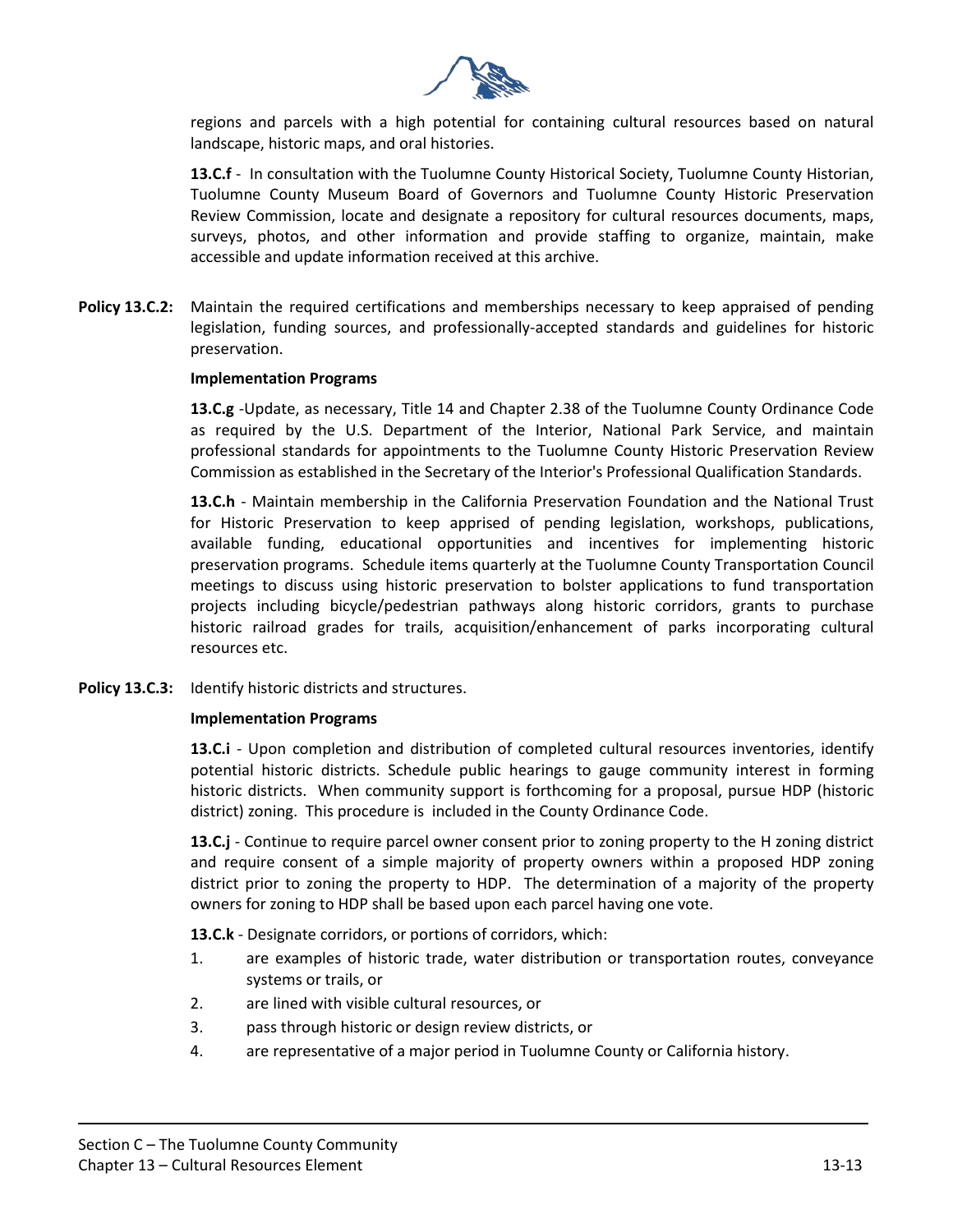

Designation of Heritage Corridors shall only be approved by the Board of Supervisors after consent of the owners of a minimum of 51% of the property area and 51% of the property owners included within a proposed Heritage Corridor. The determination of the consent of the property owners for the formation of Heritage Corridors shall be based upon each parcel having one vote. In conjunction with the designation of a Heritage Corridor, a cultural resources conservation program for the area within the proposed corridor shall be formulated as a cooperative effort by the owners of the property within the corridor and the County and adopted by the Board of Supervisors.

## GOAL 13D: Recognize and use cultural resources management as a tool for implementing other goals and policies of the General Plan.

#### POLICIES & IMPLEMENTATION PROGRAMS

**Policy 13.D.1:** Use the Cultural Resources Element of the General Plan to assist in implementing the Housing, Parks and Recreation, Economic Development and Conservation and Natural Resources Elements of the General Plan.

#### **Implementation Programs**

**13.D.a** - Target CDBG monies for historic preservation activities which can fulfill affordable housing goals established in the General Plan Housing Element. Obtain CDBG grants and loans in areas which have completed cultural resources inventories and identify deteriorating resources which could benefit from CDBG programs. Require Tuolumne County Historic Preservation Review Commission review of projects undertaken through the CDBG program to ensure good stewardship of cultural resources and to ensure that participants are provided with an opportunity to enhance CDBG grants and loans with additional incentives including the Mills Act, use of the State Historical Building Code and alternative development standards.

**13.D.b** - Make acquisition of historic resources including railroad grades and ditch trails a priority for designation and management as recreational trails in the Parks and Recreation Element of the General Plan and use the historic nature of these resources as a means to enhance funding opportunities.

**13.D.c** - Adopt incentive programs, flexible land use standards and improve the permitting process as detailed in the programs contained in this Element. Allow mitigation measures to overlap, such that Open Space areas could be used for multiple purposes, including, but not limited to cultural resource preservation, wildlife habitat mitigation, oak tree mitigation, and agricultural mitigation.

**13.D.d** - Recognize that Table Mountain has significant cultural, scenic and natural resource values and is a County landmark and, as such, adopt regulations and incentives for conserving the significant areas of Table Mountain. In the interim, emphasize Table Mountain's conservation in reviewing and evaluating land development projects which require a discretionary entitlement from the County.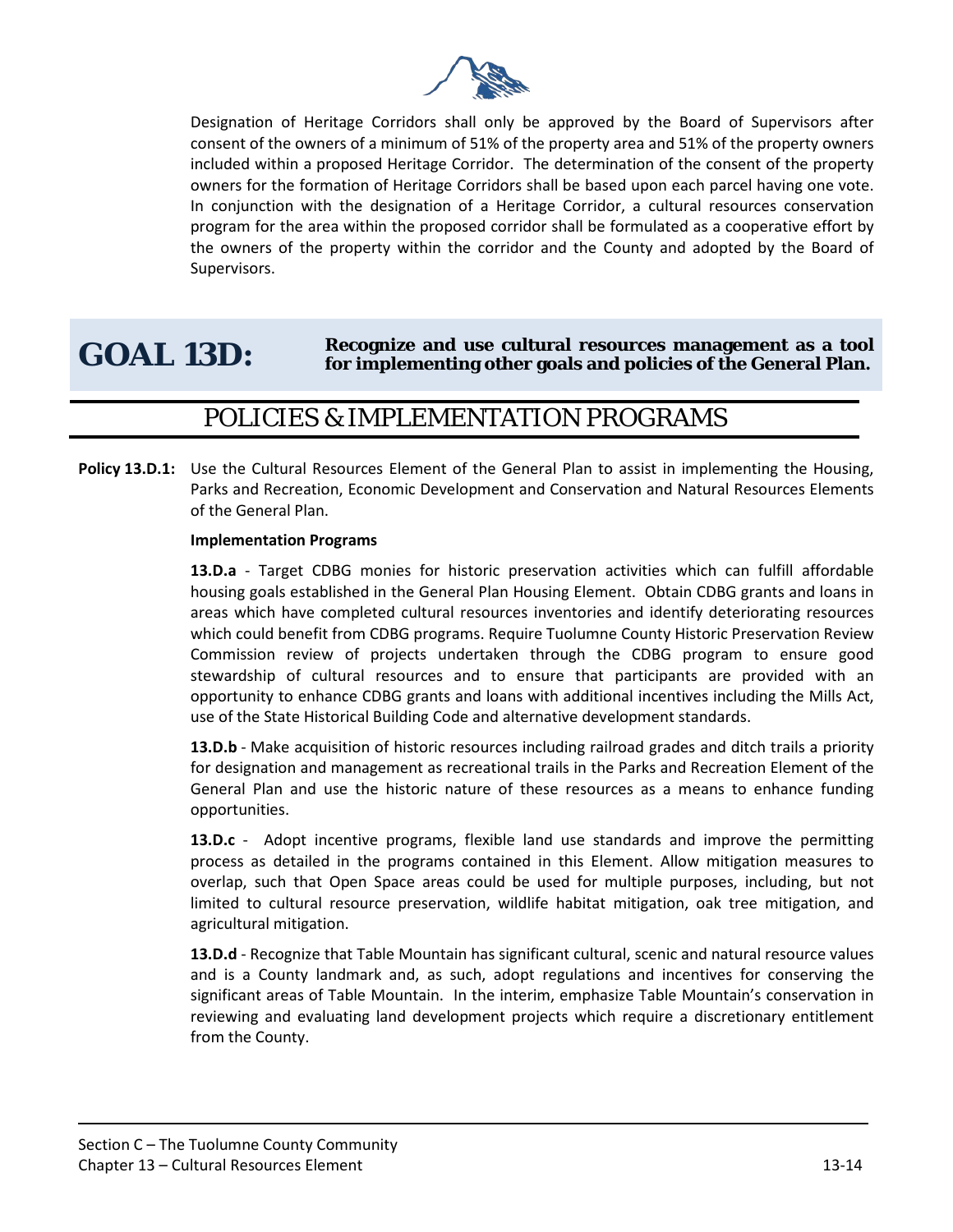

## **GOAL 13E:**

**Promote community appreciation for Tuolumne County's cultural resources through community education and involvement to ensure the continued proper private and public stewardship of cultural resources in Tuolumne County.** 

#### POLICIES & IMPLEMENTATION PROGRAMS

**Policy 13.E.1:** Provide cultural resources education and enhancement programs targeting those who work with, have knowledge of, can benefit from ownership of, can learn from, and can enjoy the recreational, aesthetic and social benefits of cultural resources.

#### **Implementation Programs**

**13.E.a** - Provide public brochures/informational leaflets including:

- 1. An outline of key provisions of the Cultural Resources Element.
- 2. A brief description of programs available for historic properties, incentives, and process necessary for designations.
- 3. Technical guidance pertinent to Tuolumne County including criteria to aid in selection of a building contractor, architect or designer to perform historic rehabilitation work and include illustrations from *Rehab Right* or similar texts which describe the Secretary of the Interior's Standards for Treatment of Historic Properties With Guidelines for Preserving, Rehabilitating, Restoring and Reconstructing Historic Buildings.

Distribute the brochures at public counters at the Community Resources Agency, real estate agencies, building contractors, and building industry headquarters, etc. Investigate distributing the handouts at community events such as the annual Home and Garden Show and the County Fair. Contact the local news media to run focus stories describing available programs.

**13.E.b** - Continue to provide a copy of cultural resources inventories to local schools, the Tuolumne County Historical Society, Tuolumne County Library, the Tuolumne County Association of Realtors, Southern Tuolumne County Historical Society, Visitor's Bureau, Chambers of Commerce, the Tuolumne Chapter of the Building Industry Association of Central California, Assessor's Office, Columbia College Library, and similar organizations. NOTE: Cultural resources inventories distributed under the program include inventories formally published by the Tuolumne County Historic Preservation Review Commission which exclude confidential site records for sensitive resources.

**13.E.c** - Prepare a presentation of the County's Cultural Resources to illustrate the need for preservation of, mechanisms for managing and incentives for maintaining, those resources and advertise the availability of speakers to the public library, local schools and other interested organizations.

**13.E.d** - Sponsor Cultural Resources Management Workshops to discuss issues including, but not limited to, historic preservation, preservation incentives and restoration.

**13.E.e** - Support Columbia College's efforts in reestablishing an oral history course at the College with provisions to record completed oral histories with the County archive/database.